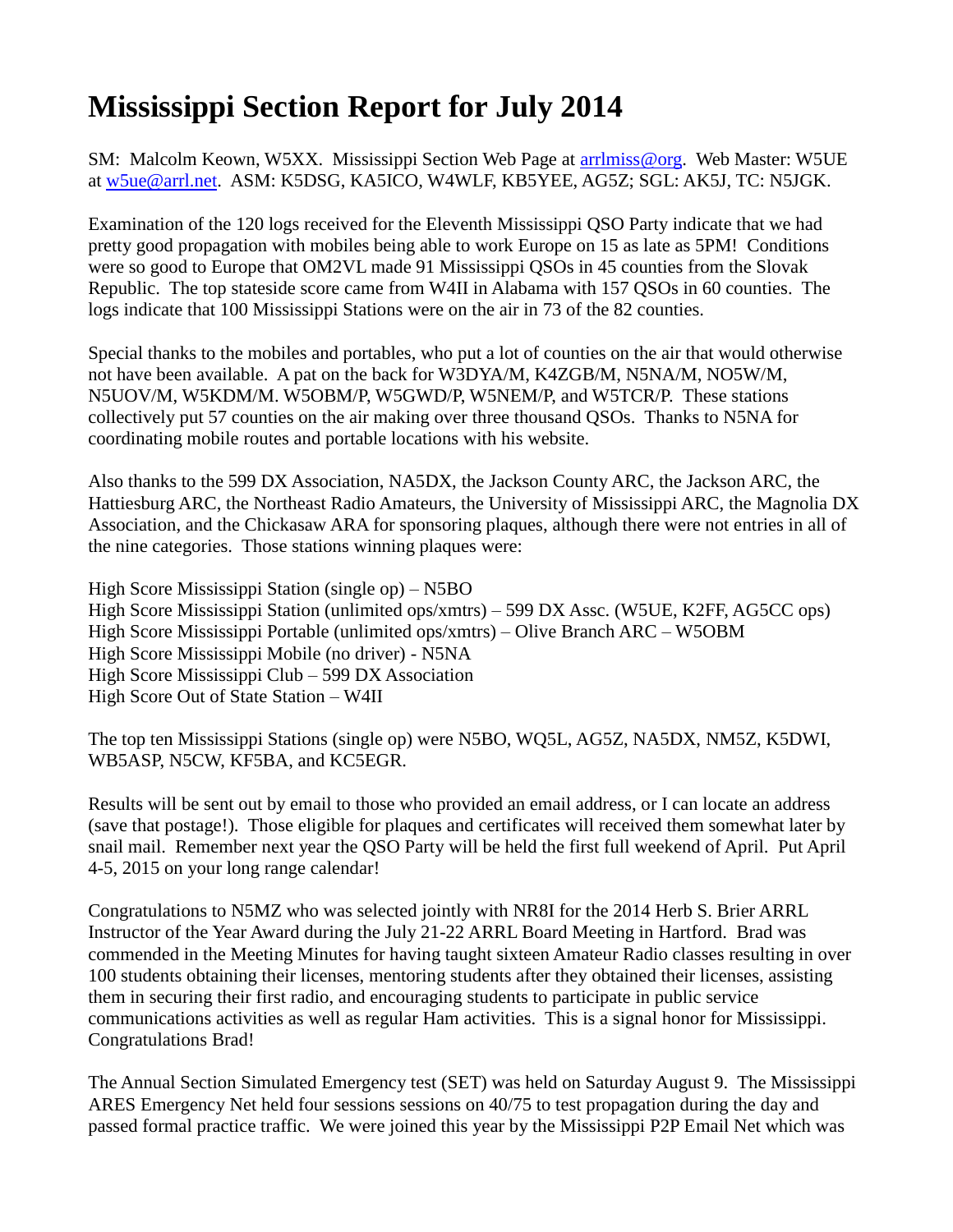on the air from 9 AM to 9 PM. Thanks to K1REZ for organizing the digital net operation. In addition several ECs organized County SETs. More info when the comments are in.

EC WX5N reports that the Tishomingo County ARC deployed to the Jacinto Festival in Alcorn County. With candidates speaking, Native Indians dancing, arts and crafts, slug burgers, Ham Radio, and cool weather, it was just a great day. The Club sold slug burgers as a fundraiser for the Club and also had their EMCOMM Trailer on display for people to tour. KF5FXS manned the HF radio and made contacts on 20 meters.

KD5CKP advises that the Olive Branch ARC sponsored a "Practical Robotics" class for youngsters at Horn Lake's M. R. Dye Library. The class was based on the Arduino Microcontroller Platform arduino.cc . The children built and programmed a basic robotic mobile platform. All went home very happy and enthusiastic. Several returned for the follow-up Technician Class currently taking place at the same location.

Don't forget to start planning to attend the 2014 Mississippi Section ARRL Day in the Park at Grenada Lake on October 4. Check with W5BAM, AD5IT, or W5XX for more info.

Welcome to the following new Hams in Mississippi in July: KG5DBB, John – Rolling Fork; KG5DBJ, Nathan – McComb; KG5DBY, Lee – West Point; KG5DBZ, Roy – Starkville; KG5DES, Melbron – Canton; KG5DFP, John – Grenada; KG5DFW, Benjamin – Columbus; KG5DGY, James – Laurel; KG5DHB, Bradley – Diamondhead; KG5DHZ, Dennis – Byhalia; and KG5DIF, Katherine – Natchez.

Also welcome to the following new ARRL Members in July: K5BLX, Anthony – Biloxi; KD5BQT, Danny – Smithdale; KC5BYO, Eddie – Mooreville; KG5BYO, Adam – Biloxi; KG5CBC, John – Natchez; KE5CMN, William – Madison; KG5DFP, John – Grenada; KD5HFQ, Charlotte – Smithdale; KA5HRT, Edgar – Laurel; KF5IAY, George – Greenwood; KF5UHX, Alan – Saltillo; KF5UUG, Vernon – Picayune; AD5VS, Dykes – Port Gibson; N5WXW, Vincent – Brandon; and N5YBF, Allen – Soso. As of July 30 ARRL Membership in Mississippi was 1,150 down 1 from last month. Thanks to all who promote ARRL Membership!

Congratulations to to the following on their upgrades: KC5AAW, David – Jackson; KG5AFG, John – Biloxi; KG5AVT, Michelle – Crystal Springs; KG5BBA, Terry – Crystal Springs; WB2JAF, Arthur – Corinth; KB9OAU, James – Walls; KF5QIG, William – Hattiesburg; KD5SBP, Steve – Raymond; KF5VQA, Charles – Lucedale; and KE5ZDW, Garry – Ocean Springs.

Welcome to KF5QXU as OES in Rankin County.

DEC/EC Monthly Reports for July 2014: WB5CON (NE MS/Alcorn), AE5FE (Lauderdale/Clark), KE5KTU, (WC MS/Hinds), K5MOZ (Jackson), WX5N (Prentiss and Tishomingo), KB5NMB (Itawamba), N9OKV (Gulf Coast/Harrison), K1REZ (EC MS)(June), WA5TEF (Lee) nd KE5WJN (Pearl River).

Club Newsletter/Reports (Editor): Hattiesburg ARC (AC5E), Lowndes County ARC (AD5DO), Mississippi Coast ARA (KC5KMU), Meridian ARC (W5MAV), and the Northeast Mississippi ARA (KB5NMB).